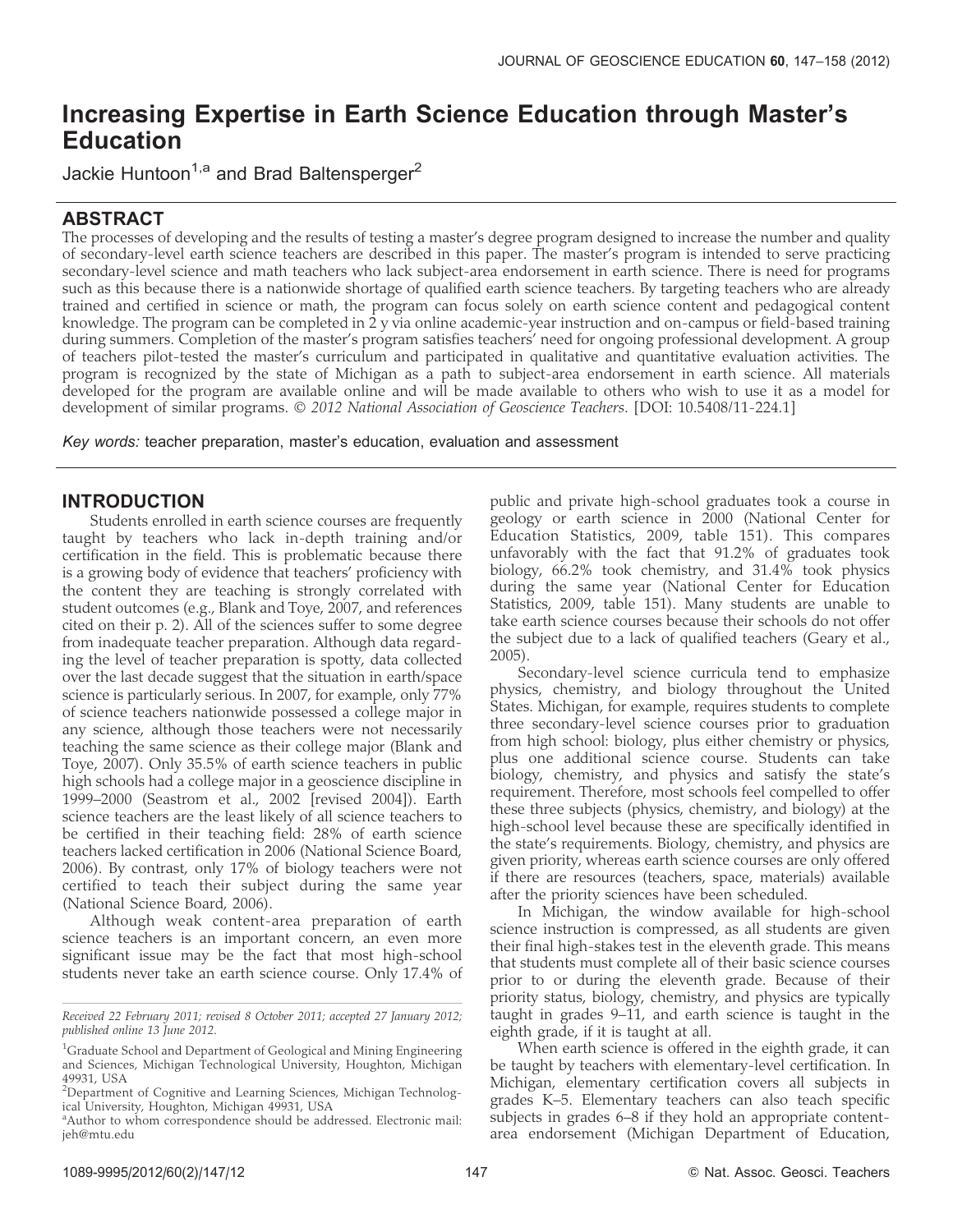2011). Teachers with elementary certification are considered qualified to teach eighth grade earth science if they possess subject-area endorsement in integrated science, general science, or earth science. Integrated science (known in Michigan as DI) is the most popular elementary science endorsement. The general science endorsement is no longer offered by the Michigan Department of Education, and the earth/space science endorsement only prepares teachers to teach earth/space science. Elementary teachers with DI endorsement can teach biology, chemistry, physics, and earth/space science in grades 6–8, as well as integrated science in grades K–5. To be eligible for DI endorsement, teachers must earn at least 24 college-level credits distributed across the broad areas of life, physical, and earth/space science. This means that elementary teachers with DI endorsement may have as few as 8 credits of college-level earth science training (approximately 2–3 courses).

Secondary certification in Michigan covers grades 6–12 (Michigan Department of Education, 2011). As at the elementary level, the secondary-level integrated science (DI) endorsement is popular because it allows teachers to teach biology, chemistry, physics, and earth/space science (in grades 6–12). In contrast, the earth/space science endorsement only prepares teachers to teach earth/space science. Secondary-level teachers with the DI endorsement are highly sought by school districts because they can be assigned to almost any science course. As at the elementary level, secondary-level teachers with the DI endorsement may have as few as 2–3 college courses in earth science.

The situation in Michigan is not unusual. There is a nationwide shortage of qualified science teachers (Ingersoll and Perda, 2009) that is negatively affecting earth science instruction in many states. Although most practicing earth science teachers are legally considered to be ''highly qualified'' (because they are teaching within the limits of their certification), many lack in-depth training and subjectarea endorsement in earth science. Geoscientists and others are concerned about this issue because the quality of the future science workforce depends, in part, on the quality of science education available to students today. It has been repeatedly shown that students are most likely to succeed if their teachers possess strong content-area preparation (Glenn Commission, 2000; Coble and Allen, 2005). Teachers with strong content-area training have the depth and breadth of knowledge that make it possible for them to use laboratory and/or field experiences to involve students in the process of doing science, as recommended by Singer et al. (2005), rather than just learning about science. Teacher education programs that provide teachers with the contentarea knowledge as well as the pedagogical content knowledge (Shulman, 1986) required for successful instruction are key to the continued strength of the geoscience workforce.

Across the country numerous efforts are under way to improve teachers' preparation and increase students' exposure to geoscience. Many examples of these efforts have been described in the Journal of Geoscience Education and elsewhere. The program described in this paper is similar to those at Eastern Michigan University (Rutherford, 2008), Mississippi State University (2010), and Penn State (2011) in that it focuses on education for in-service teachers at the graduate level. It is similar to the Mississippi State program

in that it incorporates both online and face-to-face instruction and does not require prior training in geoscience.

The program described in this paper may serve as a useful model of a strategy to increase the number of welltrained earth science teachers because it leverages existing teachers' prior training. Increasing the size of the earth science teacher workforce will make it possible for more districts and schools to offer earth science classes at the secondary level. Earth science teachers working in the schools have the potential to influence the courses that are offered at different grade levels. Like others involved with earth science teacher education, we hope that growth in the size of the teacher workforce will lead to an increase in the number of earth science courses taught and the number of students taking earth science courses.

# DEVELOPING A MASTER'S PROGRAM LEADING TO ENDORSEMENT

A strong collaboration between a geoscience department (Geological and Mining Engineering and Sciences) and an education department (Cognitive and Learning Sciences) was critical to developing the master's program. At Michigan Tech, these two departments have collaborated in the past to develop and test numerous professional development programs for teachers. They also jointly developed an innovative preservice teacher education program that results in students earning a bachelor of science (BS) degree in geology while satisfying state requirements for secondarylevel teachers of earth science. The BS program was designed to prepare highly qualified teachers while at the same time providing students with the background needed to enter the geoscience workforce and/or graduate school. It was used as a model during the planning of the master's (MS) program.

#### Designing the Master's Curriculum

The most important consideration in developing the MS program was that it needed to completely satisfy all of the state's requirements for subject-area endorsement in earth/ space science. The MS program was developed using a backwards design process (Wiggins and McTighe, 2005) so that the state's requirements were explicitly addressed by one or multiple components of the curriculum.

The state of Michigan requires programs to demonstrate full alignment with the ''Michigan Standards for Teacher Preparation'' prior to being recognized as a path to subjectarea endorsement. We felt that the curriculum should prepare teachers to pass the subject-area endorsement test in earth/space science as well as to teach earth science content effectively. Therefore, we designed the curriculum so that it would address all of the state's High School Content Expectations (HSCEs) for earth/space science. The Michigan teacher preparation standards are not exactly aligned with the HSCEs because the teacher preparation standards were adopted prior to development of the HSCEs and have not yet been revised.

Michigan divides the HSCEs into four categories: prerequisite knowledge (should be covered prior to high school), essential knowledge (useful for all high-school students and assessable via the high-stakes Michigan Merit Exam or MME), core knowledge (useful and required for receipt of high-school credit in the subject), and recom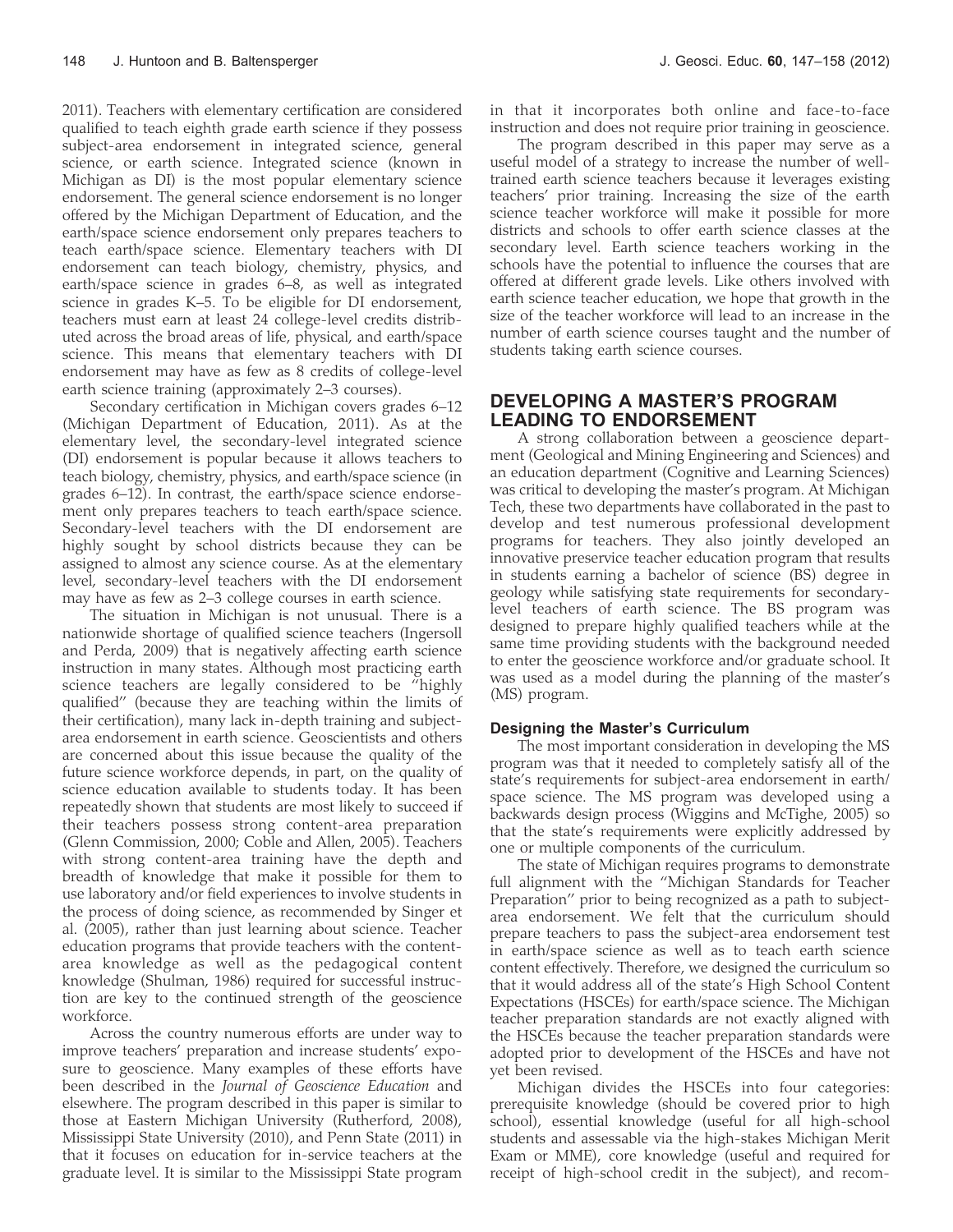TABLE I: Components of the master's degree program.

| Course Title and Description                                                                                                                                                                                                       | Course<br>Number | <b>Semester Hours</b> |
|------------------------------------------------------------------------------------------------------------------------------------------------------------------------------------------------------------------------------------|------------------|-----------------------|
| Earth System Science I: Basic geologic content traditionally covered in university-level physical<br>geology and historical geology. The course takes a place-based approach using the geologic record<br>of Michigan.             | GE5020           | 4                     |
| Earth System Science II: Focuses on material traditionally covered in courses on astronomy,<br>meteorology, and oceanography. This course integrates material by focusing on Earth's climate<br>system.                            | GE5030           | 4                     |
| Geology of Utah's National Parks: Two-week, field-based course. Earth system approach used to<br>determine processes (tectonics, sea-level change, climate change, etc.) responsible for development<br>of rocks and landforms.    | GE5130           | 4                     |
| Engineering Applications in Earth Science: Problem-based course demonstrates how engineers use<br>principles from the earth sciences to solve problems and design systems.                                                         | <b>ENG5300</b>   | $\overline{4}$        |
| Natural Hazards and Human Impacts: Interaction of humans and the environment is examined<br>through field study in the Upper Peninsula of Michigan.                                                                                | SS5150           | 3                     |
| Graduate Research in Geology: Research of an acceptable geological engineering, mining<br>engineering, geology, or geophysics problem and preparation of a report.                                                                 | GE5999           | $\overline{2}$        |
| Science Education Research: In-depth study of education research methods pertaining to<br>classroom practice, curriculum standards, and program evaluation.                                                                        | ED5700           | $\overline{2}$        |
| Science Learning Materials, Inquiry, and Assessment: Examination of learning materials that<br>support inquiry-based learning. Study of alternative and authentic assessment techniques for<br>evaluating science learning.        | ED5730           | 2                     |
| Connecting Michigan Science Benchmarks and Research: Current research and classroom practice<br>are examined using Michigan Science Benchmarks with the objective of understanding how goals<br>promote higher levels of learning. | ED5740           | $\overline{2}$        |
| Electives                                                                                                                                                                                                                          |                  | 3 or more credits     |
| <b>TOTAL</b>                                                                                                                                                                                                                       |                  | 30 credits minimum    |

mended knowledge (useful but not required for graduation credit). The HSCEs are grouped into a series of content statements that are in turn grouped within a set of five content standards.

The MS program was designed to prepare teachers to teach content assigned to both the essential and core knowledge HSCEs, because both categories of HSCEs must be covered in courses offered for high-school science credit. Two of the courses (ESS I and ESS II) developed as part of the MS curriculum address all HSCE categories (prerequisite, essential, core, and recommended). Teachers who take these courses should be familiar with material their students study in the primary grades and have the opportunity to learn more about in advanced high-school or college-level courses. Teachers who know more about a subject than what they are required to teach are more confident of their ability to teach a subject well (Kind, 2009).

We were fortunate to be able to develop and offer the MS program under the umbrella of an existing degree program in applied science education at Michigan Tech (Michigan Technological University Division of Teacher Education, 2007). Therefore, we did not have to propose a new degree program and have it approved by the university and the state. The applied science education MS program at Michigan Tech serves practicing teachers who already possess a bachelor's degree and secondary certification. It emphasizes rigor in the content areas and allows for the development of specialized curriculum tracks that prepare teachers for endorsement in a specific discipline. Like the undergraduate teacher education program, the MS program

depends on strong collaboration between content-area and teacher-education faculty members.

Ultimately, it was determined that the required content could successfully be addressed with a 30-credit MS program (Table I) that included three new courses. By integrating concepts across traditional course boundaries, these innovative courses cover content that is addressed in a total of seven to nine courses in a traditional undergraduate curriculum. Rather than teach concepts in isolation, these courses take a problem-based approach, allowing for indepth study of key topics within the framework of authentic problems (Massa, 2008; Pepper, 2009). These courses require extensive amounts of self-motivation, out-of-class preparation, critical thinking, and reflection. They do not focus on developing basic knowledge in science but rather on applying knowledge and skills to earth/space science problems. Because these courses assume mastery of concepts typically acquired by science teachers at the undergraduate level, they are appropriately offered at the graduate level.

The three new courses are briefly described here because the state of Michigan has approved them as replacements for the larger set of courses required for completion of the undergraduate preservice teacher preparation program. This is a clear example of a situation where individual courses with a relatively narrow and specific focus are not necessarily needed in order to cover topics required by accreditation and review organizations.

Two of the new courses, Earth System Science I and Earth System Science II (ESS I and ESS II), are taught online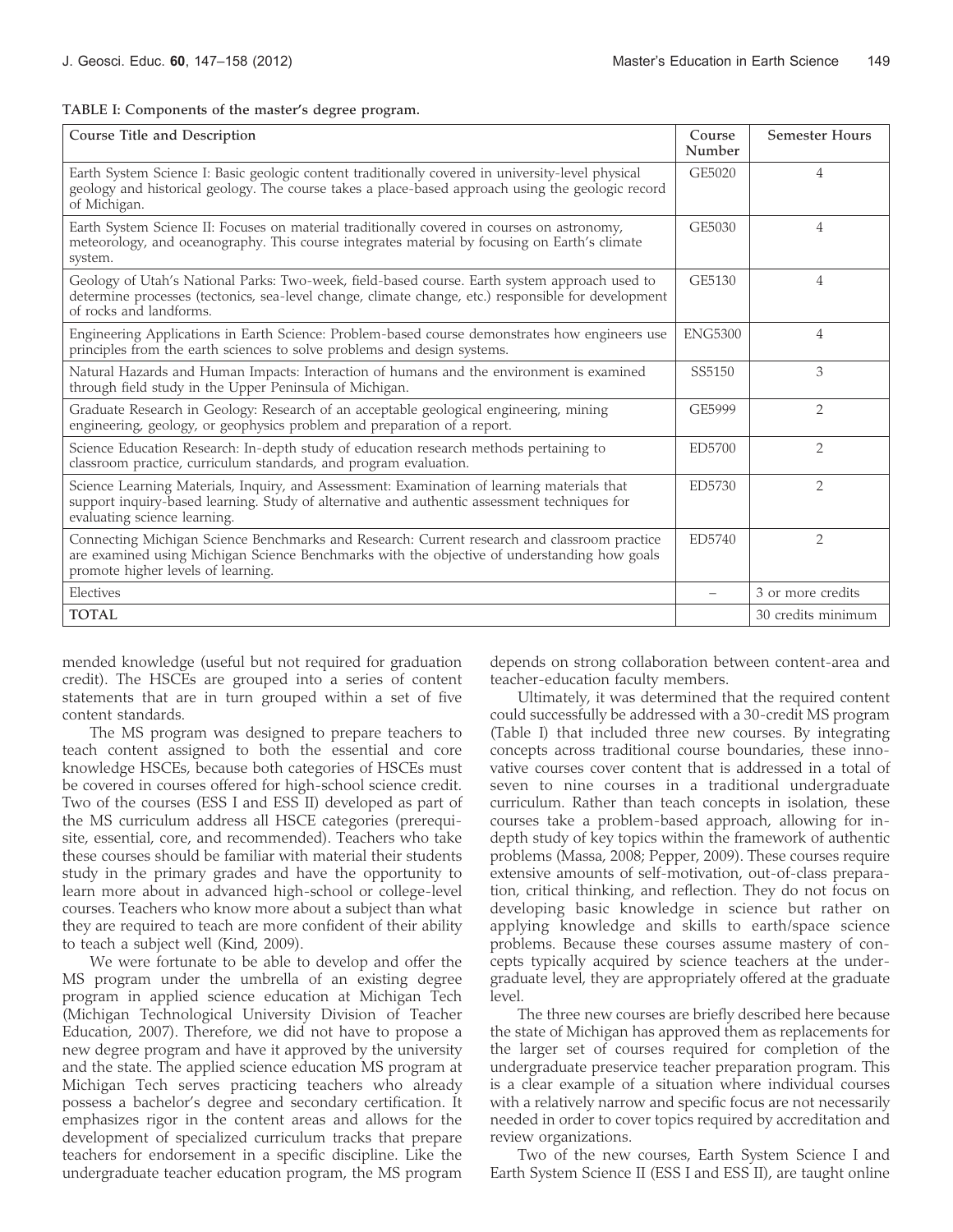during the academic year. A tenured faculty member serves as the instructor of record and oversees the course. Day-today course management and recitation-type interactions are led by a doctoral student who serves as a teaching assistant. The assistance provided by the graduate student is a key factor in making the course possible, as hurdles encountered by online learners can be varied and complex. Both the faculty member and the teachers in the course appreciate having access to an individual who understands the geoscience content and is able to quickly troubleshoot technology-related problems.

Each course requires teachers to watch short ''minilectures'' online one to three times per week. These short lectures are designed to promote reflection on how other course activities relate to key topics (Means et al., 2009). The lectures are designed to stimulate interest in topics, demonstrate the relevance of those topics to teachers' and their students' lives, and relate new topics to those covered earlier in the course and to those that will be covered subsequently. After watching the lectures, teachers read assigned materials, work through problems or exercises that are available online from a variety of sources, and participate as a group in chat sessions with the instructor. To ensure that everyone is keeping up, a short quiz is given each week based on the reading assignments. The quiz provides a grading incentive to ensure that assigned readings are completed on time. The texts that are assigned and recommended for the two courses cover material at a variety of levels and from multiple perspectives. Each course also requires completion of a final project that requires integration of information from throughout the course. Some projects are prepared in the form of an inquiry-based lesson plan. The courses emphasize the importance of demonstrating the relevance of information. Teachers are encouraged to take a place-based approach in their own teaching by making use of features or problems near their home schools.

ESS I includes geologic content traditionally covered in university-level physical geology and historical geology courses. This course uses the geologic record of Michigan to provide concrete examples of the products of processes that operated in the past or are currently acting on the region. Much of the rock record in Michigan is sedimentary in origin and contains a record of changes in paleogeography and life through time. The course uses the sedimentary rocks in the Michigan basin to demonstrate how scientists determine the origin and age of the rocks, and where, how, why, and when some areas were uplifted while others subsided. The course includes a semester-long ''life journal'' project in which teachers keep track of the changes in life through time on Earth and in the state's rock record.

ESS II presents material traditionally covered in introductory courses in astronomy, meteorology, and oceanography by focusing on Earth's climate system. The course investigates long- and short-term climate change, as well as the data that are used by scientists to document past climate change and predict future changes. A variety of data sources are used during the course, including ice-core data from the Greenland and Antarctic ice sheets, deep-sea drilling data, meteorological measurements from sites such as Mauna Loa, and astronomical parameters available from the U.S. Naval Observatory and other sources. Through the use of large real-time, near real-time, and long-term data sets, teachers have the opportunity to become familiar with a

variety of techniques and tools. The capstone project for this course is development of a new lesson plan on climate or weather that is specifically tied to teachers' local areas.

The third new course, Natural Hazards and Human Impacts, is taught in the field in the western Upper Peninsula of Michigan during the summer. The course presents examples of natural hazards and their effects on human populations throughout the world. Michigan Tech is located on the Keweenaw Peninsula, which hosts the world's largest native copper deposits. The copper is found in approximately 1.1 Ga volcanic and sedimentary rocks, which were unearthed during Pleistocene glaciation and mined by the region's inhabitants until the end of the 20th century. Examples of potential hazards in the area include true ''natural'' hazards as well as those resulting from human activities. The course emphasizes the interplay between societal development and the Earth system. Glacial deposits are common in the region and provide excellent evidence of the effects of long-term global climate change. Laboratory and classroom-based activities supplement field experiences during the course. This course satisfies the state's requirement for social science content and reinforces the relevance of the geosciences by providing strong social context for content that is commonly included in environmental geology or natural hazards courses. Teachers who take this summer course live in the university dormitories.

## EVALUATION OF THE MASTER'S PROGRAM

The major goal for developing the MS program was to increase the number of teachers qualified to teach earth/ space science. To determine the success of the MS program at meeting this goal, it was formally evaluated. The content of the two online courses was reviewed by a master earth science teacher. A group of nine teacher-students pilot tested the first online course during its initial offering. A cohort of seven teacher-students pilot tested the MS program as a whole. All of the pilot-testers were practicing teachers who were already certified to teach math or science at the secondary level. All possessed a math or science endorsement before starting the program. Of the seven teachers who pilot-tested the entire program, five had biology endorsements, three had general science endorsements, one had a chemistry endorsement, and one had an earth/space science endorsement prior to the program. The teachers who pilot tested the courses and program participated in quantitative and qualitative evaluation activities. The final part of the program evaluation was conducted by the state of Michigan when it completed its review of the program prior to approving it as a path to subject-area endorsement in earth/space science.

The pilot cohort of teachers began working toward their MS degrees in 2007. As of September 2011, three teachers had completed the MS. Four teachers were nearing completion; three only needed to complete and defend their final research project in order to graduate. Since the program was first offered, many other teachers have taken one or both of the online courses. One of those successfully passed the test for teacher certification in earth/space science in another state after completing the online courses, suggesting that the course content is appropriate for training teachers in states other than Michigan.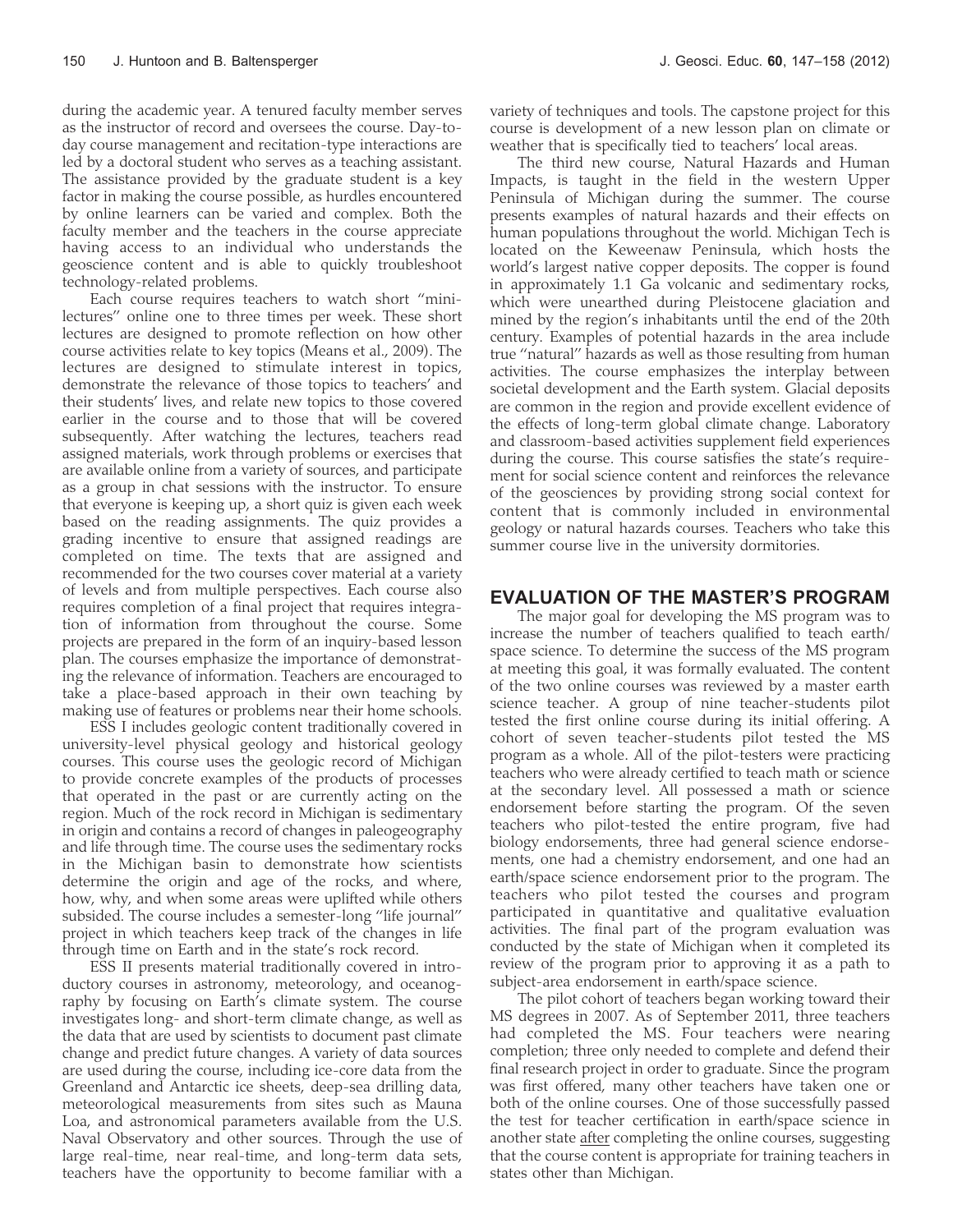#### TABLE II: Course evaluation questions.

| <b>Ouestions</b>                                                                                                                                                                                                                   |
|------------------------------------------------------------------------------------------------------------------------------------------------------------------------------------------------------------------------------------|
| 1. Does the course material align well with the standards? The standards to be met by each course are included in the syllabi. We are<br>particularly interested to know your thoughts about the completeness of content coverage. |
| 2. Are the courses and their delivery sufficiently innovative that they could serve as models for an alternative way to deliver essential<br>earth science content?                                                                |
| 3. Based on your experience as a teacher, is there anything that is overemphasized or underemphasized?                                                                                                                             |
| 4. Is the delivery model—short lectures with more time for teacher-students to investigate concepts on their own—a valuable<br>approach, or are there significant problems with this approach?                                     |
| 5. We would ordinarily expect a four-credit graduate course to require about 12–16 hours of work per week. Is this the approximate<br>workload expectation for these courses?                                                      |
| 6. Should the courses be restructured as two-year-long offerings, with less time required per week?                                                                                                                                |
| 7. Will you feel confident to integrate earth science concepts or examples into your science courses or to teach an earth science<br>course?                                                                                       |
| 8. Will you be more comfortable integrating technology into your instructional practice as a result of taking these two courses?                                                                                                   |

Due to the small size of the pilot cohort, demographic data (gender, race/ethnicity) cannot be provided here. The Institutional Review Board that oversaw the project does not allow these data to be reported when fewer than ten individuals fall into any single category.

#### Evaluation of the Online Courses Developed for the Master's Program

After the first online course was taught (ESS I), the master teacher reviewed the syllabus, textbooks, homework assignments, and mini-lectures for the course and was asked to respond to a series of questions (Table II). The master teacher also reviewed all materials planned for use in the second online course (ESS II).

In order to determine the effectiveness of the instructional approach in the online Earth systems courses, the first nine teachers to take the course were invited to participate in pre- and postcourse testing. Items on the tests were developed by a geology PhD student and reviewed and revised (when necessary) by a geology faculty member. The subject matter addressed by the questions in the first two sections of the test (content-area and critical-thinking questions in Table III) was based on the Michigan HSCEs. The questions in the second two sections of the test (Likertscale questions in Table III and attitudinal questions in Table IV) were designed to obtain information related to teachers' confidence, classroom practice, career plans, and attitudes toward online learning opportunities. The tests were intended to gauge teachers' learning of earth/space science content and their attitudes toward teaching the subject and participating in the MS program.

The teachers were divided into two groups for testing purposes. The first group completed one version of the pre/ post-test prior to the start of the course and later completed a second version of the pre/post-test at the end of the course. The second group took the tests in the opposite order. This was done to reduce the likelihood of repeat-administration bias. Questions on the two tests were paired so that each test addressed the same content; that is, question 1 on test ''A'' (Table III) addressed the same basic concept as question 1 on test ''B.'' Tests were coded before they were scored so that the pre- and postcourse tests were indistinguishable to the scorer. Tests were scored by two geology PhD students, and the scores were reviewed by a geology faculty member. In no

case did the two scorers differ in their rating of an individual item by more than one point.

The questions fell into four basic categories. The first were content-area questions (Table III) that were used to determine whether the teacher-students showed any gains in knowledge about the content covered in the course. A rubric was used to guide the scoring (blank = 0; wrote something irrelevant = 1; seems to have heard terms before but does not answer reasonably = 2; reasonable = 3; correct = 4).

The second set of questions (critical thinking) was intended to measure reasoning, creativity, and integrative thinking. These answers were also scored using a rubric (blank = 0; short answer, no justification given = 1; reasonable answer with justification given  $= 2$ ). The length of the answers (word count) was also recorded.

The third set of questions (Likert scale) focused on classroom practice and attitudes using a Likert scale. The Likert-scale questions were identical on all tests (both versions). For the first 10 questions, the five-point scale ranged from strongly disagree, far inferior, or not at all confident on the left-hand side through neutral or unsure in the center to strongly agree, far superior, or very confident on the right-hand side. ''Not applicable'' was also a possible answer, and respondents were allowed to skip questions they preferred to not answer. The last three questions each had unique sets of possible responses (Table III).

The final set of questions (attitudinal, Table IV) was intended to measure participants' perceptions regarding the course and its effects. These constructed-response questions were identical on both versions (A and B) of the precourse tests and on both versions (A and B) of the postcourse tests. The questions asked before the course (precourse) differed from those asked after the course (postcourse), however.

#### Results of Evaluation of the Online Courses

The master teacher's assessment of the online courses was positive overall. He stated: ''These courses are an excellent vehicle by which teachers lacking a solid foundation in the earth/space sciences may improve both their content knowledge in the subject and develop effective ways in which to deliver it.'' He expressed some concern that the teacher-students were not sufficiently proficient with technology at the start of the first course and that he would like to see additional opportunities to use technology integrated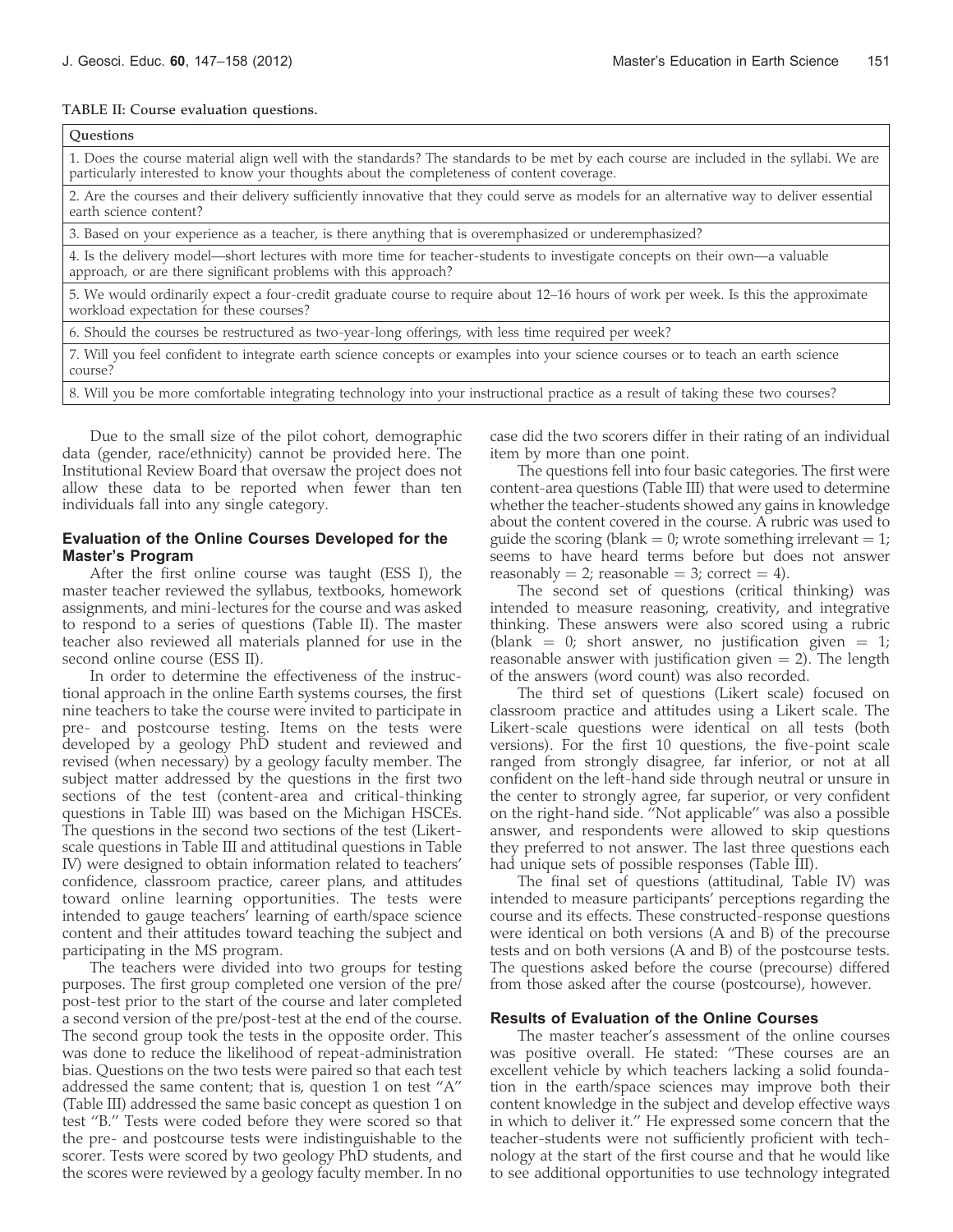TABLE III: Sample pre- and postcourse questions for ESS I.

| Sample Test "A" Content-Area Questions                                                                                                                                                                                                                                                                                                                                                                             | Sample Test "B" Content-Area Questions                                                                                                             |  |  |
|--------------------------------------------------------------------------------------------------------------------------------------------------------------------------------------------------------------------------------------------------------------------------------------------------------------------------------------------------------------------------------------------------------------------|----------------------------------------------------------------------------------------------------------------------------------------------------|--|--|
| 1. Earth's moon was most likely formed by?                                                                                                                                                                                                                                                                                                                                                                         | 2. How did cyanobacteria alter the early atmosphere?                                                                                               |  |  |
| 3. How do we know that the outer core is liquid?                                                                                                                                                                                                                                                                                                                                                                   | 4. Why isn't glass (even naturally formed glass) a mineral?                                                                                        |  |  |
| 5. What is the principle of stratigraphic superposition?                                                                                                                                                                                                                                                                                                                                                           | 6. How is an earthquake's focus different than its epicenter?                                                                                      |  |  |
| 7. Basalt is (low/high) silica, is (intrusive/extrusive), and is (mafic/<br>felsic)                                                                                                                                                                                                                                                                                                                                | 8. In tropical areas (chemical/mechanical) weathering is dominant,<br>but in arctic conditions (chemical/mechanical) weathering is most<br>common. |  |  |
| 9. Conglomerate is a (clastic/chemical/biogenic) sedimentary rock.                                                                                                                                                                                                                                                                                                                                                 | 10. Foliation in metamorphic rocks is caused by                                                                                                    |  |  |
| 11. The "Cambrian explosion" is partly due to the evolution of                                                                                                                                                                                                                                                                                                                                                     | 12. Why is the oldest ocean crust only about 200 million years<br>old?                                                                             |  |  |
| 13. The Devonian period is known as the Age of                                                                                                                                                                                                                                                                                                                                                                     | 14. The oldest land plants are from the (Cambrian/Silurian/<br>Carboniferous/Triassic).                                                            |  |  |
| 15. What is a nautiloid?                                                                                                                                                                                                                                                                                                                                                                                           | 16. Even though life has been around for billions of years, why<br>aren't fossils from before the Cambrian common?                                 |  |  |
| 17. The extinction at the end of the Cretaceous was most likely<br>caused by                                                                                                                                                                                                                                                                                                                                       | 18. What natural resources are linked to the formation of the<br>Michigan basin?                                                                   |  |  |
| 19. How did the closing of the Isthmus of Panama affect oceanic<br>circulation?                                                                                                                                                                                                                                                                                                                                    | 20. The Pleistocene is known for widespread (glaciation/deserts)<br>and appearance of (Homo sapiens/the earliest horse).                           |  |  |
| 21. What are the two categories of seismic waves?                                                                                                                                                                                                                                                                                                                                                                  | 22. When a continental plate and oceanic plate converge, which<br>one will generally subduct and why?                                              |  |  |
| 23. When two continents collide, will one of them get subducted?<br>Why or why not?                                                                                                                                                                                                                                                                                                                                | 24. Why does eruption of basalt normally form shield volcanoes<br>rather than the steep-sided stratovolcanoes?                                     |  |  |
| 25. Is lava from a volcanic eruption the main cause of deaths?                                                                                                                                                                                                                                                                                                                                                     |                                                                                                                                                    |  |  |
| Sample Test "A" Critical-Thinking Questions                                                                                                                                                                                                                                                                                                                                                                        | Sample Test "B" Critical-Thinking Questions                                                                                                        |  |  |
| A. Are human activities contributing to a reduction in biodiversity<br>on Earth? Discuss evidence that supports your position.                                                                                                                                                                                                                                                                                     | B. If humans were to disappear from the planet, what might<br>happen?                                                                              |  |  |
| C. What evidence of humans might be preserved as part of the<br>geologic record?                                                                                                                                                                                                                                                                                                                                   |                                                                                                                                                    |  |  |
| <b>Likert-Scale Questions</b>                                                                                                                                                                                                                                                                                                                                                                                      |                                                                                                                                                    |  |  |
| 1. It is important that my students understand earth science so that they can make informed decisions.                                                                                                                                                                                                                                                                                                             |                                                                                                                                                    |  |  |
| 2. I feel confident teaching earth science.                                                                                                                                                                                                                                                                                                                                                                        |                                                                                                                                                    |  |  |
| 3. I currently include topics from earth science in my classes.                                                                                                                                                                                                                                                                                                                                                    |                                                                                                                                                    |  |  |
| 4. If I have a question regarding earth science, I feel confident that I know where/how to find the answer.                                                                                                                                                                                                                                                                                                        |                                                                                                                                                    |  |  |
| 5. I feel that I understand the basics about the evolution of our planet (physically and biologically).                                                                                                                                                                                                                                                                                                            |                                                                                                                                                    |  |  |
| 6. I am comfortable with the geologic time scale.                                                                                                                                                                                                                                                                                                                                                                  |                                                                                                                                                    |  |  |
| 7. On a scale of 1 to 5, how would you rank the effectiveness of distance education courses versus traditional courses? (i.e., Distance<br>learning is ____ compared to traditional courses).                                                                                                                                                                                                                      |                                                                                                                                                    |  |  |
| 8. I encourage students to use the internet as a source of information.                                                                                                                                                                                                                                                                                                                                            |                                                                                                                                                    |  |  |
| 9. I am confident I can help my students judge the quality of information found online.                                                                                                                                                                                                                                                                                                                            |                                                                                                                                                    |  |  |
| 10. I try to foster discussion among students about topics pertinent to class.                                                                                                                                                                                                                                                                                                                                     |                                                                                                                                                    |  |  |
| 11. I typically have students manipulate real data in my courses. (Less than once a year/semester; several times a year/semester; less<br>than once a week, but more than once a month; more than once a week)                                                                                                                                                                                                     |                                                                                                                                                    |  |  |
| 12. In a typical class period, I spend the following amount of time lecturing (versus in-class discussion, or activities). (Less than 50% of<br>the period; 50% of the period; 75% of the period; 100% of the period)                                                                                                                                                                                              |                                                                                                                                                    |  |  |
| 13. I have students prepare and debate a particular side of an argument in class (for example, have half the class argue that global<br>warming is solely caused by humans, and have the other half argue that it is all natural cycles) with the following frequency: less than<br>once a year/semester; several times a year/semester; less than once a week, but more than once a month; more than once a week. |                                                                                                                                                    |  |  |

into the curriculum. This comment was addressed in future offerings of the course by providing additional assistance to incoming teacher-students who were unfamiliar with distance-learning and other technology.

In addition, the master teacher helped the university faculty members who were overseeing the program to understand the impact of some changes that had been made in the state's expectations for students after the curriculum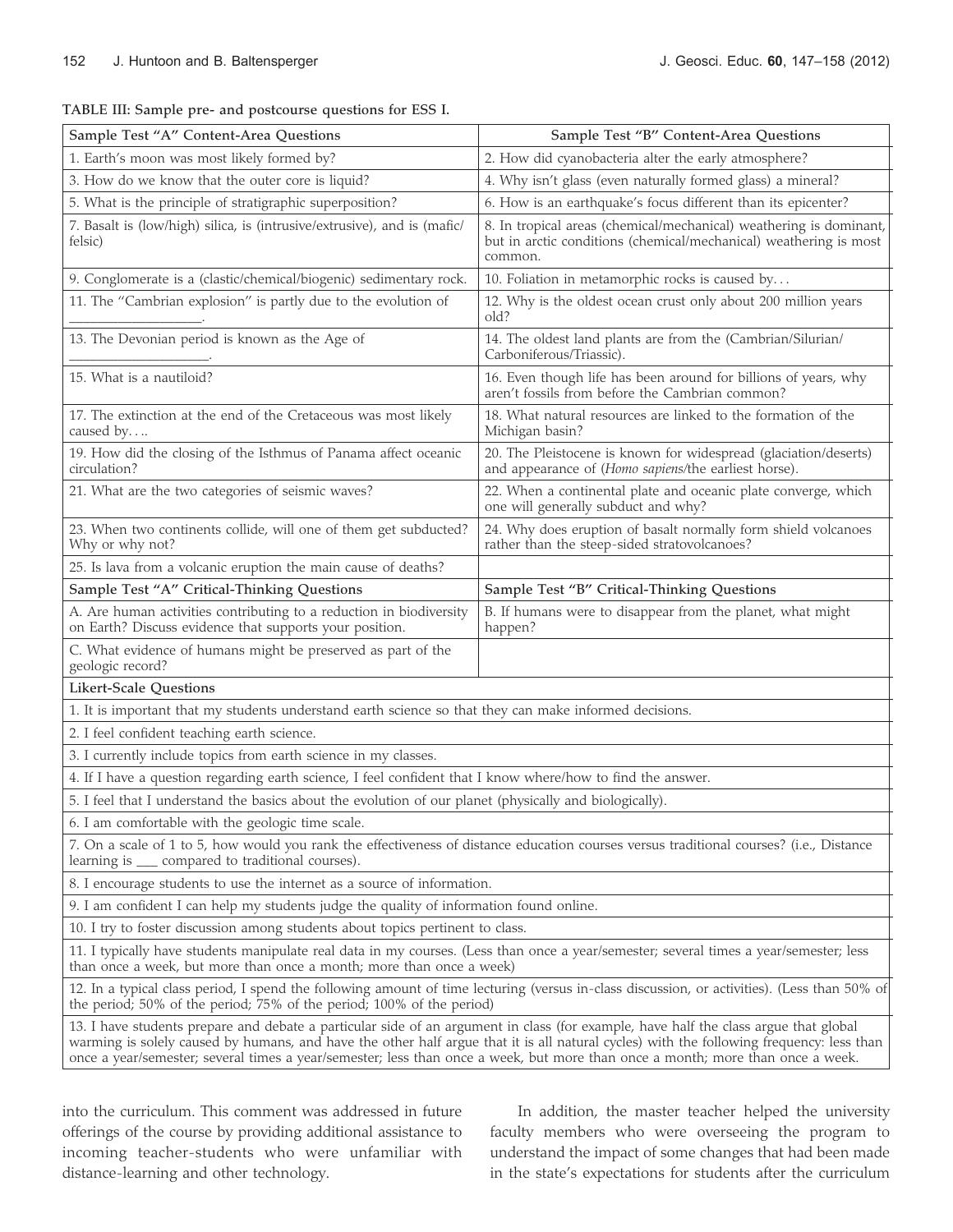| <b>Precourse Questions</b>                                              | <b>Postcourse Questions</b>                                                                           |
|-------------------------------------------------------------------------|-------------------------------------------------------------------------------------------------------|
| 1. Why did you register for this class?                                 | 1. How do you think this course benefited you in your career?                                         |
| 2. What courses do you currently teach?                                 | 2. Are you interested in teaching an Earth systems course in the<br>future? Will you be teaching one? |
| 3. How much background do you have with the earth sciences?             |                                                                                                       |
| 4. What are you most interested in learning about during this<br>class? | 3. What was the most interesting part of this course?                                                 |
| 5. How do you feel about distance learning?                             | 4. How do you feel about distance learning?                                                           |

TABLE IV: Attitudinal questions for the pre- and postcourse tests.

was first designed. The HSCEs were approved by the state between the time that the MS program was first developed and the time that the first course was offered. The master teacher helped the project team to understand the new HSCEs and identify areas in which the curriculum would need to be revised to address the HSCEs rather than their precursors.

In total, five (out of nine possible) teacher-students completed the precourse test, and all nine completed the postcourse test during the initial offering of the first online course (ESS I). Completion of the test was optional as it was used to evaluate the program rather than the teacherstudents' performance. The mean score (Fig. 1a) on the precourse content-area exam was 66.4 (out of 100 possible, n  $= 5$ ; the mean postcourse score was 84.6 ( $n = 9$ ); the average overall gain score for participants that completed both the pre- and postcourse tests was 18.2 points (Fig. 1b,  $n$ = 5), with a range in overall gain scores of 7 to 25. The preand postcourse test scores for paired tests (pre- and postcourse tests both taken by a single individual,  $n = 5$ ) were used to test the null hypothesis that the mean of the precourse scores was greater than or equal to the mean of the postcourse scores. A one-tailed paired samples t-test indicated that the observed gains were statistically significant  $(p = 0.004)$ . The results of this study are not widely generalizable, however, due to the small sample size ( $n =$ 5), but they suggest that the online course helped participating teachers learn geoscience content. These initial results are important because they suggest that online instruction may be a viable way to help increase teachers' content-area knowledge. Additional data will be required to conclusively test the course's impact.

The average number of words (all types of words) used to answer the critical-thinking questions was 58.2 prior to the course ( $n = 5$ ) and 93.3 after the course ( $n = 9$ ). The average score on these questions was 1.5 for both the precourse ( $n = 5$ ) and postcourse ( $n = 9$ ) tests (out of a maximum possible value of 2.0 points per question). Respondents that completed both the pre- and postcourse tests ( $n = 5$ ) showed an average increase in the number of words used to answer the questions of 105.4. Based on these results, it appears that the online courses had a positive impact on participants' willingness to produce an extensive written response to an open-ended problem. The results indicate that the quality of the answers did not increase as a result of taking the course, however. Scores were determined based on participants' use of data and logic in the answer, but many of the responses (both pre- and postcourse) were based primarily on individuals' personal opinions rather than logical arguments supported by facts.



FIGURE 1: Comparison of pre- and postcourse scores on a content-area exam. (a) Mean pre-  $(n = 5)$  and postcourse ( $n = 9$ ) content-area scores for all teachers who took the tests. Taking the test was optional, and only five teachers took the precourse exam. (b) Preversus postcourse scores for teachers who took both the pre- and postcourse exams. Average gain was 18.2 points, and all teachers showed an increase in score on the postcourse exam. A ceiling effect is apparent for teachers who received relatively high scores on the precourse exam.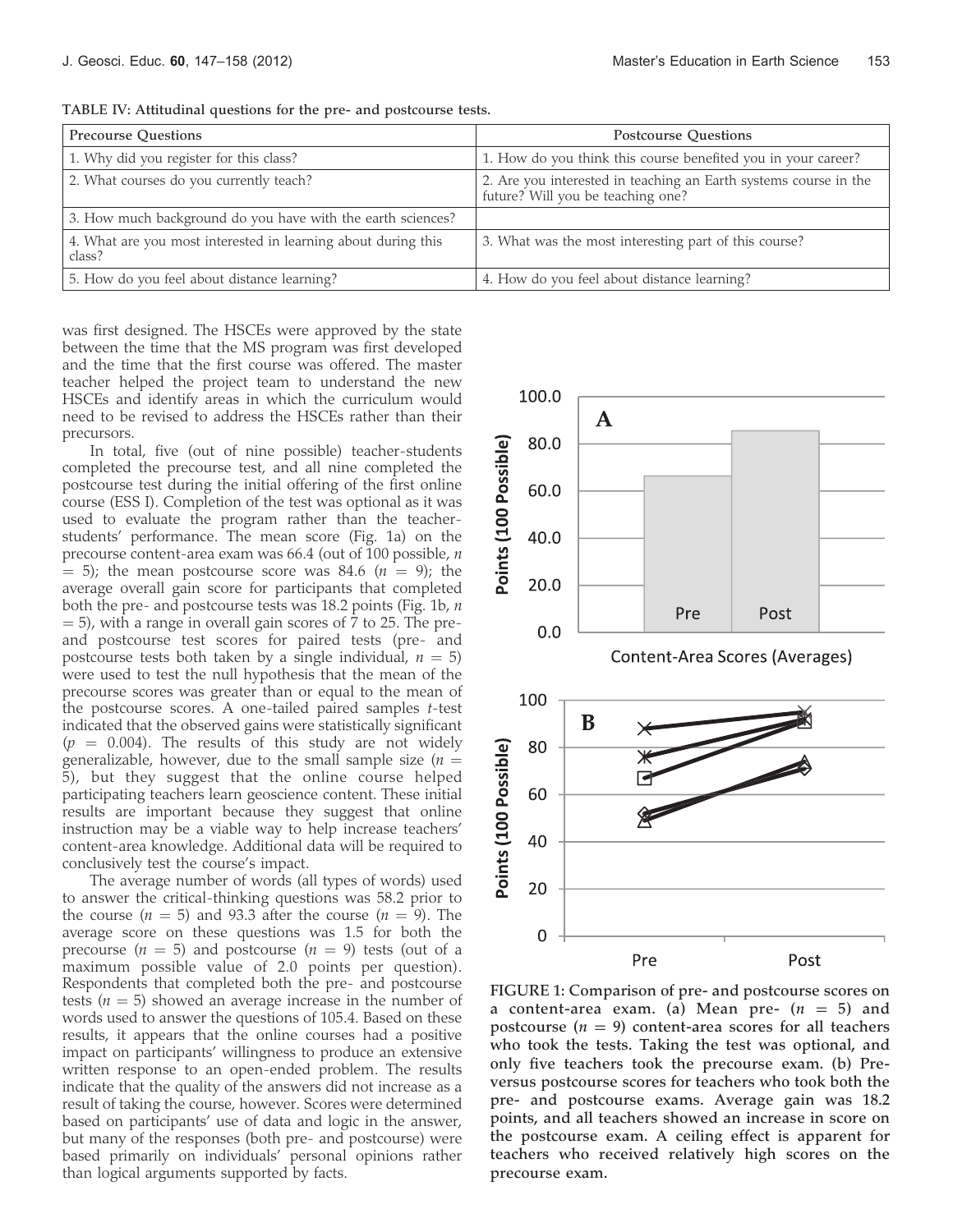

FIGURE 2: Mean gain (post-pre) scores for the five teacher-students that completed both the pre- and postcourse surveys that asked for information regarding their classroom practice and attitudes.

Responses to the Likert-scale and attitudinal questions indicate that participants who took both the pre- and postcourse tests ( $n = 5$ ) increased their sense that it is important for students to understand earth science, their confidence in teaching earth science, their use of earth science topics in their courses, their knowledge of how to find answers to earth science questions on their own, their comfort with the geologic time scale, their encouragement of students to use the internet as a source of information, their ability to help students judge the quality of information found online, and their ability to foster discussion among their students (Fig. 2). There was no change in their reported understanding of physical and biological evolution or in the perceived effectiveness of distance education as compared to traditional education.

Participants who completed both the pre- and postcourse tests ( $n = 5$ ) indicated that they were more likely to have their students manipulate real data and less likely to lecture after taking the course (Fig. 3). They were less likely to have their students prepare for and take part in debates after the course than before. The practice teachers had in using real data during the online course probably contributed to their increased use of data in their own courses. The decrease in time spent lecturing is a positive outcome as it indicates that the students of these teachers would spend more time doing things rather than listening to lectures after the teachers took the online courses. The decrease in the teachers' use of classroom debates is inconsistent with the other results shown in Fig. 2. This is not a positive outcome unless time spent debating was replaced by another activity that required students to engage in critical thinking.

Participants' constructed responses to the attitudinal questions (Table V) regarding their perceptions of the course and its effects were categorized to facilitate interpretation. The majority of the responses indicated that the course met expectations, in that participants were exposed to and learned content that was directly related to what earth/ space science teachers are expected to know and be able to teach. The fact that the course was explicitly tied to the geology of Michigan was viewed positively. Most participants felt that distance learning is not a replacement for traditional instruction, and many indicated that they missed



FIGURE 3: Mean gain (post-pre) scores for the five teacher-students that completed both the pre- and postcourse surveys that asked for information regarding the teachers' use of data, lectures, and student debates as instructional methods in their classrooms.

having the opportunity to interact face-to-face with other teacher-students and the course instructor. The most positive benefit of distance learning was the fact that it was convenient; this was particularly true for single parents. Because the MS program includes distance learning, oncampus, and field-based components, the negative aspects of distance learning are presumed to be balanced by the intensive contact participants experience in the courses held on campus and in the field.

#### Evaluation of the Master's Program Overall

Three years after it was first offered, the master teacher reviewed all materials for the second online course and provided an overall assessment of both online courses (ESS I and ESS II). By that time, each course had been taught three times and had been refined in response to the master teacher's earlier formative assessment as well as comments received from teacher-students who took the course. Interviews were also conducted with the seven teacherstudents who made up the pilot cohort after they completed all or nearly all of the courses in the MS program. These interviews collected information about participants' overall perception of the MS program. A semistructured protocol was used (Table VI) for the interviews. The final component of the evaluation of the program was conducted by the state of Michigan when it considered the program as a path to subject-area endorsement in earth science for teachers who already possess full certification in another field.

Prior to considering any curriculum as a path to subjectarea endorsement, the state of Michigan requires programs to submit documentation that they are aligned with standards and are likely to serve their intended purpose. This documentation includes complete syllabi for all required courses along with vitae for all instructional personnel; all documentation is available online (Michigan Tech Division of Teacher Education, 2008).

#### Results of Evaluation of the Master's Program Overall

Key findings from the master teacher's evaluation of the online courses include the following.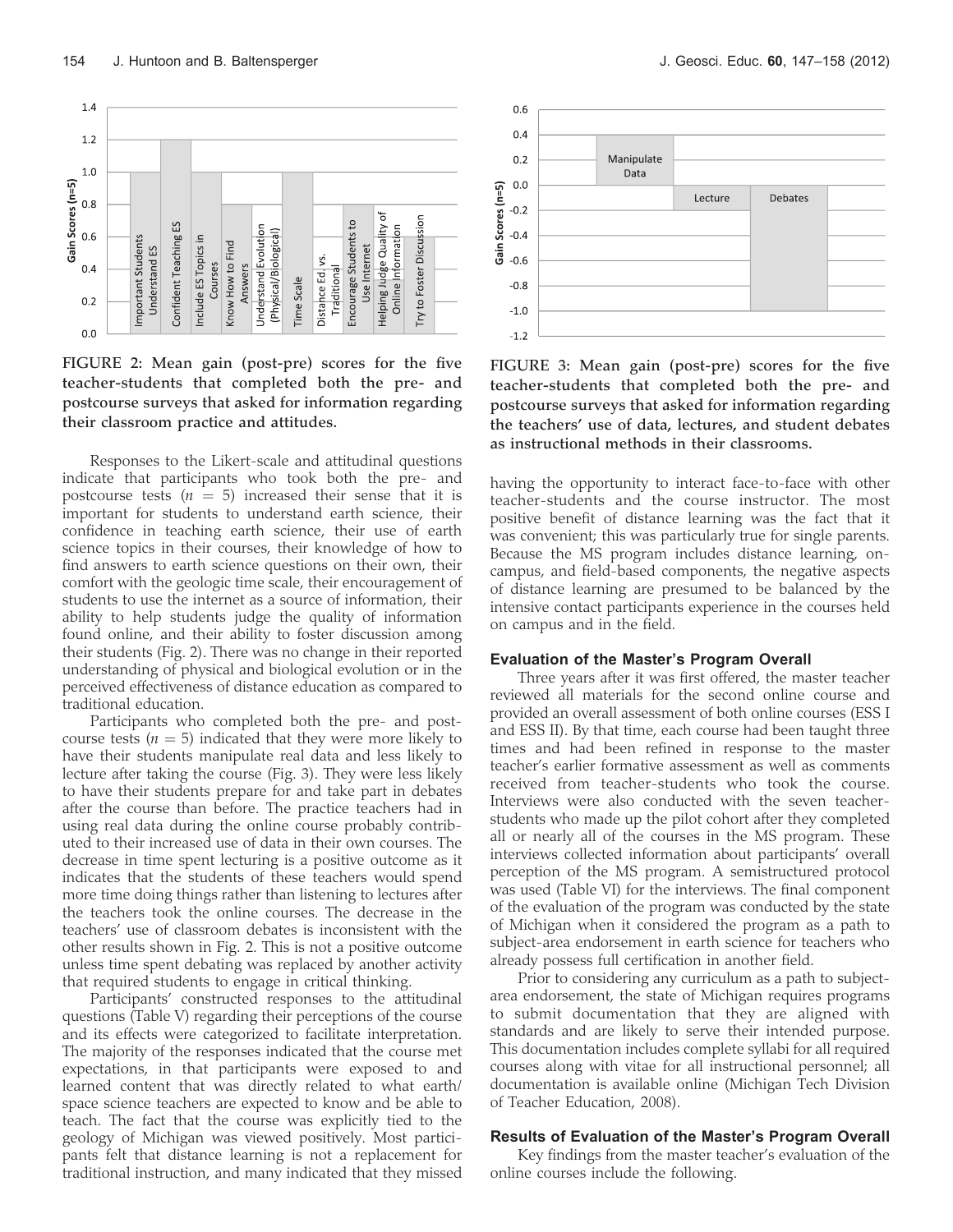| Precourse                              |                                                                                             | Postcourse                                         |                                                                   |
|----------------------------------------|---------------------------------------------------------------------------------------------|----------------------------------------------------|-------------------------------------------------------------------|
| Ouestion                               | Responses                                                                                   | Ouestion                                           | Responses                                                         |
| Reason joined program?                 | Certification $= 1$ ;<br>$MS$ degree $= 3$ ;<br>Improved qualifications $= 1$               | Primary benefit of program?                        | Certification $= 2$ ;<br>Learning $= 2$ ;<br>Needed for $job = 1$ |
| Courses taught during current<br>year? | Earth science $=$ 3;<br>Physics/Chemistry $= 2$                                             | Interested in teaching earth<br>science in future? | $Yes = 4;$<br>Want to if possible $= 1$                           |
| Earth science background?              | $0-1$ courses $= 2$ ;<br>$>1$ course = 2;<br>Teacher professional<br>development only $= 1$ |                                                    |                                                                   |
| Most interested in?                    | Rocks and minerals $= 1$ ;<br>Earth history $= 1$ ;<br>Multiple topics $=$ 3                | Most interesting part of course?                   | Learning new information $=$ 3;<br>Michigan geology $= 2$         |
| Like distance learning?                | Like it $= 2$ ;<br>Neutral $= 2$ ;<br>Dislike it $= 1$                                      | Like distance learning?                            | Like it $= 1$ ;<br>Neutral $=4$                                   |

TABLE V: Summary of responses to pre- and postcourse attitudinal questions ( $n = 5$ ).

- Offering content-focused courses online and asynchronously is helpful to teachers juggling their personal and professional lives.
- The courses should be successful in strengthening teachers' content knowledge and instructional skills.
- The courses afford teacher-students numerous opportunities to collaborate with one another.
- Resources are appropriate to further teachers' understanding of the topics covered by the state of Michigan's High School Content Expectations (HSCEs).
- Content is challenging and appropriate for helping teachers to develop deeper understanding of the science underlying the HSCEs.

- Individual lessons are well-crafted to provide training for teachers who lack a background in earth/space science and will help such teachers effectively cover the topics with their students.

Interviews conducted with the seven teacher-students in the first cohort provided information about the program's value to its intended audience. Five of the teachers interviewed taught biology in the preceding year; only two taught earth/space science. Five of the teachers had taught earth/space science at some time in the past, however. Six teachers majored in biology or a life science in college. Five wanted to get their subject-area endorsement in earth/space science in the future; those that did not already had a general

| TABLE VI: Questions posed to participants in the master's program in a semistructured interview format. |  |  |  |
|---------------------------------------------------------------------------------------------------------|--|--|--|
|                                                                                                         |  |  |  |

| Overall Topic             | <b>Additional Oueries</b>                                                                                                                                                                                                                                                                                                                                                                                                                                           |
|---------------------------|---------------------------------------------------------------------------------------------------------------------------------------------------------------------------------------------------------------------------------------------------------------------------------------------------------------------------------------------------------------------------------------------------------------------------------------------------------------------|
| Teaching experience       | What subject(s) did you teach in the last year? What grade level(s) did you teach during the last year?<br>When is earth science taught (at what grade level) in your school? Do you feel there is a need for a high-<br>school level "refresher" course for students who take earth science in the eighth grade? Would it be<br>appropriate for this course to be delivered online, face-to-face, or via a facilitated online delivery format?                     |
| Earth science preparation | If you didn't teach earth science in the last year, have you ever taught it? In what subjects do you have<br>endorsement or certification? If you have earth science endorsement did you have it before the program,<br>did you get it during the program, or are you planning to get it in the future? If you answered no to the<br>three preceding options, why? What was your college major? What was your college minor?                                        |
| Program-related           | What led you to apply for program? Is getting an MS helpful in your district? Will it result in an increase<br>in pay grade? Will it result in an increase in the respect you receive? Will it influence your career in other<br>ways? What is your plan to complete your MS degree? What is your plan for your research project? Did<br>the courses you took address the subject-area content needed?                                                              |
| Affect                    | Do you feel prepared to teach earth science content? Do you feel prepared to teach it at the middle-<br>school level? At the high-school level? Do you feel confident that you can teach it well? Do you feel<br>confident about finding out answers to questions you may have in the future?                                                                                                                                                                       |
| Future, postproject       | Are you likely to teach earth science in the future? Are you likely to use earth science examples in non-<br>earth science courses? Are you likely to use real-world earth science examples in your courses? Are you<br>likely to use inquiry-based instructional methods? Are you likely to take on leadership roles in your<br>school or district in the future? Are you likely to participate in any professional networks that serve earth<br>science teachers? |
| Summary                   | What was the best part of the program? What was the worst part? Do you have any recommendations<br>for improvement? Do you have any questions? Do you have anything else to add?                                                                                                                                                                                                                                                                                    |
| Follow-up                 | Is it ok if someone contacts you in the future regarding the program?                                                                                                                                                                                                                                                                                                                                                                                               |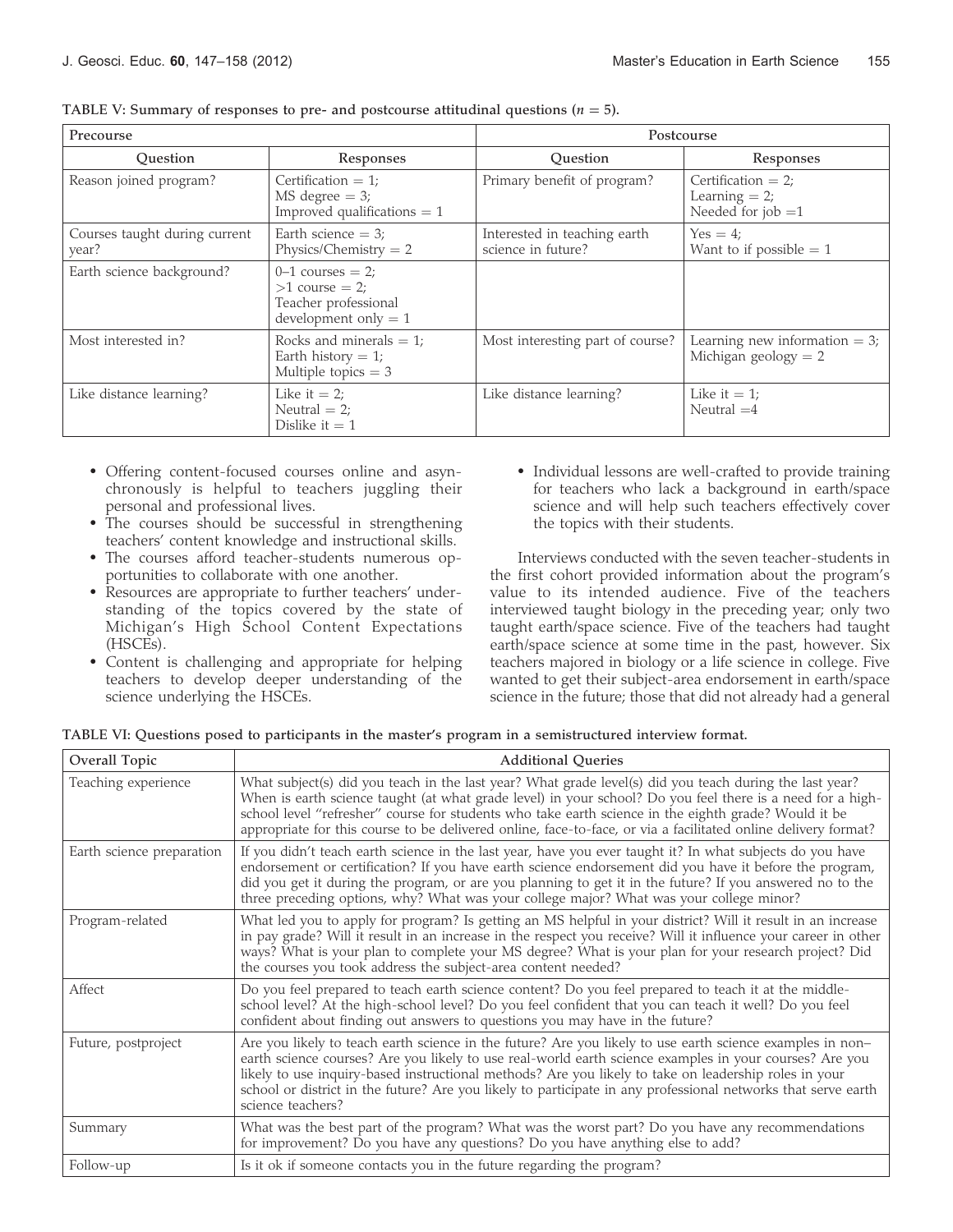science (also known as DX in Michigan) endorsement that allows them to teach any science at the secondary level. Five of the teachers signed up for the MS program because they wanted to learn more about earth/space science. Two joined because courses were offered online during the academic year, making it possible for participants to continue teaching while working toward their MS. Three had participated in the National Science Foundation–funded Teachers' Earth Science Institute (TESI) in the past, and one had participated in a Michigan Tech summer program when they were in high school. All of the teachers reported that earning a MS results in a pay increase, but two were already at the MS pay grade. Four stated that they would be more respected by their colleagues or district administrators if they had a MS; five stated that their students would not care. Three of the teachers felt that participating in the program and earning a MS would help them reach their long-term career goals.

Three of the teachers taught in a middle school, and four taught in a high school during the preceding year. Five teachers reported that earth/space science is taught in eighth grade in their districts. Five stated that there was a need for some sort of high-school ''refresher'' course to help students who took earth/space science in the eighth grade prepare for the high-stakes high-school Michigan Merit Exam (MME). Four teachers thought that offering a refresher course as a facilitated online course would be best. A facilitated online course was defined as one that has all materials required for the course prepared in advance by content-area and pedagogy experts, made available online to teachers and students, and taught in the classroom by a teacher who ensures that students are active participants.

Six of the teachers were already thinking ahead to what they would work on for the research project required for the MS or had already completed their research at the time of the interview. One teacher was unsure of what needed to be done and wanted more advising but was unclear about who to contact for help. All reported that the courses they had taken during the program addressed content and pedagogy aligned with the HSCEs. All felt the program would be helpful in preparing teachers to teach earth/space science. All had extremely positive comments for the Geology of Utah's National Parks course, stating that it was ''excellent,'' "awesome," "a remarkable experience," and "best thing I ever participated in besides TESI.'' Reviews of the Natural Hazards and Human Impacts course were mixed. Some recommendations for improvement included: provide more structure and focus less on the Houghton area and more on general implications.

The teachers felt the online courses (the ESS courses and the education courses) were very demanding, but useful. Most mentioned that they missed having face-to-face interactions when taking online courses. One teacher felt the lectures in the online ESS courses should be shortened. One suggested that the relevance of the course's materials to classroom teachers could be improved by having a teacher collaborate with the course instructor. Other suggestions for improvement included: provide clearer guidelines, that is, one document with all expectations, directions, and due dates; model inquiry in the teaching of the courses; and hold some "real-time" conferences.

Specific recommendations for improvement of the online education courses were also given: teach about inquiry while modeling inquiry; eliminate timed quizzes

All of the teachers felt that they were prepared to teach earth/space science content well at either the middle- or high-school level. They all reported that they felt prepared to find answers to questions on their own; one reported that the MS program helped them to become better critics of what they read. All hoped that they would be given the opportunity to teach earth/space science in the future in their districts. All of the teachers also planned to use earth science examples in other courses that they teach, for example, using the carbonate compensation depth as an example in a chemistry course. All reported that they were using more inquiry-based instructional techniques after participating in the MS program than before, and five felt confident that they were doing a good job at implementing inquiry-based instruction. Two reported that they felt they needed to do more in this area.

All reported that they were already leaders in their districts and that they participated in teacher networks, for example, the Michigan Earth Science Teachers Association. The interviews revealed that, in general, the best parts of the program were: networking with other teachers and the university professors (4 responses), being engaged in fieldbased hands-on activities (4 responses), and completing the Geology of Utah's National Parks course (3 responses). Four teachers reported that the worst parts of the program were the education courses. Despite this negative comment, it must be noted that all of the teachers stated that the education courses were useful. Their challenging nature may have caused the teacher-participants to view these as the most demanding aspect of an overall positive experience.

Two specific summary comments for improvement of the MS program overall were: ''Improve communication and collaboration among education and geology faculty,'' and "provide more and better advising to students in the program.'' All felt that the program provided a convenient schedule with the online and summer courses. Other summary statements included:

''This was a life-changing experience; now I read more about geology and reflect more on how I teach.''

#### ''I learned a lot and would like to come back and work with new cohorts in the future.''

It is interesting to note that a colleague of one of the participating teachers also appears to have benefited from the program. This colleague (who was not a participant) wrote: '' I am a colleague of . . . . I just want to let you know how much I appreciate their life journal. I teach the AP Biology classes here, and I will use this wonderful Powerpoint as a tool in my classes.''

The life journal was one requirement for the completion of ESS I. It provided a summary of the major appearances and extinctions of life on Earth. The teacher referred to in this email did the journal as a Powerpoint presentation so that it could be easily shared with others.

The state of Michigan was first sent information about the new MS program, along with a request that this new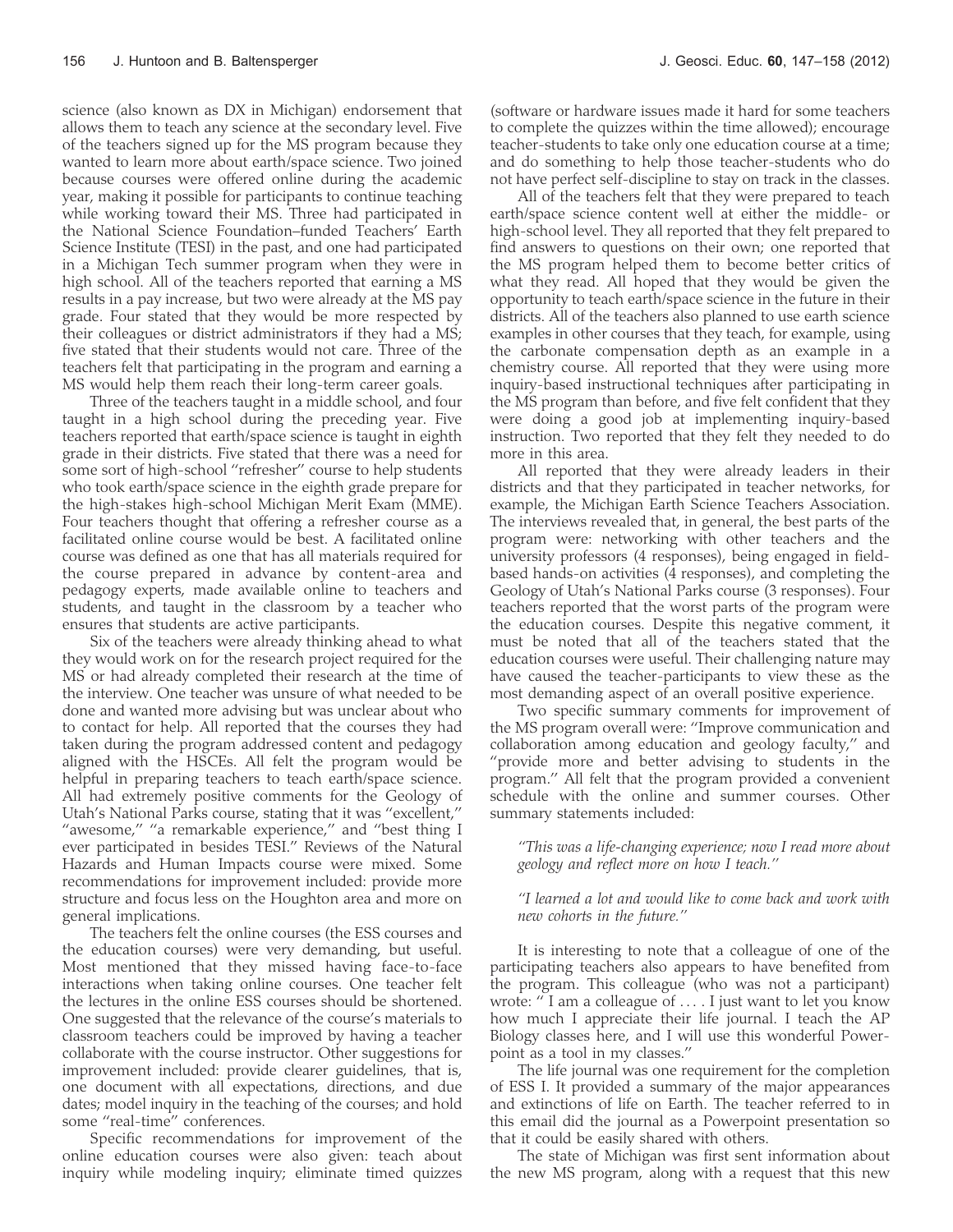program be officially recognized as a route to subject-area endorsement in earth science, on 21 December 2007. In February of 2009, the state declined the initial request and requested additional information about the program. During the spring and summer of 2009, the project team responded to the state's questions. The state reviewed the team's responses and approved the MS program as a path to subject-area endorsement on 4 January 2010. The MS program is now recognized as a path to secondary-level endorsement in earth/space science (Michigan Department of Education, 2010).

Of the seven teachers who participated in all components of the project, four have taken the Michigan Test for Teacher Certification (MTTC) in earth/space science; two passed on their first attempt. This represents a 50% pass rate for the first-time test takers. One participant does not intend to take the test. The other two participants intend to take the MTTC test in the near future.

The MS curriculum demonstrates one way in which extensive state requirements can be effectively addressed by a relatively small number of required courses. Having a modest number of required courses is beneficial to the teachers in the program as well as their students because it reduces time to degree, tuition expense, and allows for greater flexibility in the choice of electives. The program continues to be offered, and 20 students were enrolled in ESS I for fall semester 2011.

### **DISCUSSION**

It is clear that the MS program was effective in preparing a small group of out-of-field earth/space science teachers to pass a subject-area endorsement test and teach earth/space science. Although the field-based courses were most popular overall, the online courses were viewed as highly convenient, particularly by single parents. The results of the evaluation indicate that the online courses should incorporate more inquiry-based instructional practices and examples that could be used in the teachers' own classrooms.

Four members of the pilot cohort of seven teacherstudents have taken Michigan's subject-area endorsement test in earth/space science, and two passed the test on their first attempt. This is a positive outcome, as the current statewide pass rate for first-time test takers in earth/space science is a mere 25%, and the cumulative pass rate is only 40%. It should be noted that pass rates in earth/space science are well below rates in other subjects, which range from 65% to 99% for first-time test takers. With such low pass rates in earth/space science, the state runs the risk of not having enough teachers certified in earth/space science to continue to offer the subject. Our MS program may be a successful model for preparing existing teachers to pass the state exam and teach earth/space science content. Since the program can be completed in two years, teachers who participate in it can rapidly update and broaden their skills. This is important at the current time because many Michigan districts are losing population and being forced to lay off teachers. As a result, it is becoming increasingly common for the few experienced earth/space science teachers who are currently in the workforce to be reassigned to teach one of the required ''core'' sciences (biology, chemistry, and physics). The MS program is a time- and cost-effective way to increase the size of the earth/space science workforce

because it provides focused training in geoscience to teachers who are already certified to teach one or more of the other sciences. This additional training is particularly helpful to teachers who possess the general science (no longer offered) or integrated science endorsements, since these emphasize breadth rather than in-depth understanding of any particular discipline. Earth/space science is an ideal subject to engage these teachers because geoscientists commonly apply techniques, tools, and habits of mind that are drawn from many of the other science disciplines as well as mathematics.

Based on our informal discussions with teachers in the program, we feel that it is extremely important for the geoscience and education communities to work together to increase the size of the earth science teacher workforce through programs such as this. Skilled teachers who are active in their schools may be the most effective proponents of continued inclusion of earth/space science content in secondary curricula. Teachers who have the respect of their colleagues and supervisors are able to demonstrate to principals and school boards that earth science is relevant and can be used to provide context and hands-on learning opportunities in the other sciences and mathematics. Students who participate in good earth science courses are well prepared to meet the benchmark expectations in all sciences (Barstow et al., 2001).

#### **CONCLUSIONS**

The results of this study provide strong evidence that a carefully designed curriculum, which includes online courses during the academic year and field-based courses during the summer months, can successfully prepare out-of-field teachers to teach earth/space science content. The fact that the program leads to a MS makes it attractive to teachers, who will receive pay increases and/or increased respect in their districts after completing a postgraduate degree. The approach described in this paper shows promise as a model for increasing the size of the earth/space science teacher workforce.

Some important lessons were learned during the project. First, close collaboration by geoscience and education faculty was required to develop the curriculum and get it approved by the state. The importance of this collaboration cannot be overemphasized. Second, taking the state's requirements for teacher preparation as well as the HSCEs into account at the very beginning of the curriculum design process ensured our eventual success in obtaining state approval of the program as a path to subject-area endorsement. Third, obtaining advice from a practicing master teacher helped to ensure that the curriculum would be valuable to teachers. Finally, and perhaps most importantly, we demonstrated that standalone courses in specific subjects are not necessary to meet requirements for teacher preparation. Carefully designed integrative courses can introduce content effectively while requiring fewer credit hours. This is an important result because both time-to-degree and the cost of paying for the credits required for a degree are of great concern to most practicing teachers.

#### Acknowledgments

Development of the MS program was made possible by a grant from the Geoscience Education Program at the